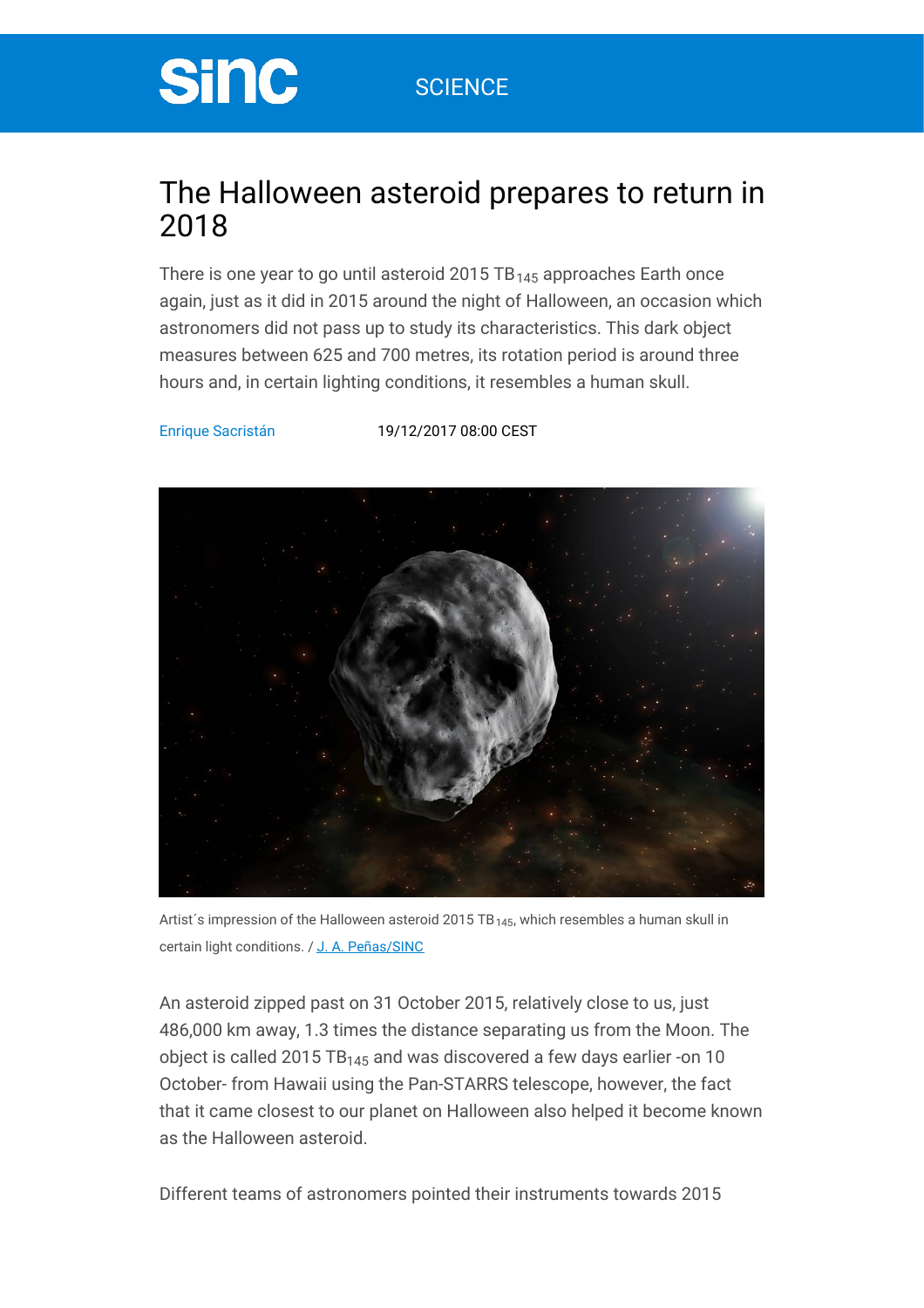### **SCIENCE**

# **Sinc**

TB $_{145}$ , including NASA, which captured it using the Green Bank (West Virginia, USA) and Arecibo (Puerto Rico) radio telescopes. In some of the images registered by the latter, the rotating asteroid was seen at times to resemble a human skull due to the lighting conditions at particular moments during its rotation.

European scientists, including the researcher Pablo Santos-Sanz from the Institute of Astrophysics of Andalusia (IAA-CSIC), also organised observing campaigns of the Halloween asteroid to discover its characteristics. The results have been published in the journal Astronomy & Astrophysics.

"It is an Apollo-type near-Earth asteroid (NEA)," Santos-Sanz explains to SINC. "The proximity of this small object meant greater brightness, so we decided to study it using various observation techniques: on the one hand, we used optical telescopes from the Sierra Nevada Observatory in Granada, the Calar Alto Observatory in Almería and the La Hita Observatory in Toledo; and on the other, we analysed it in the mid-infrared using the Very Large Telescope (VLT) VISIR instrument at the European Southern Observatory (ESO) in Cerro Paranal, Chile".

"From the observations from Spain, we discovered that this object's most likely rotation period is 2.94 hours, in other words, this is the



This image of asteroid 2015 TB145 was generated using radar data collected by the National Science Foundation's Arecibo Observatory in Puerto Rico. / NAIC-Arecibo/NSF

approximate length of its day, although we cannot rule out another possibility: 4.78 hours, another solution which is consistent with our optical data," the expert points out.

Thanks to the observations in the mid-infrared made from the VLT, the authors were able to detect the thermal emission of the object. Using this information and a thermophysical model, various properties of 2015 TB 145 could be discerned.

Santos-Sanz mentions a few of these: "The object measures between 625 m and 700 m, its shape is a slightly flattened ellipsoid, and its rotation axis was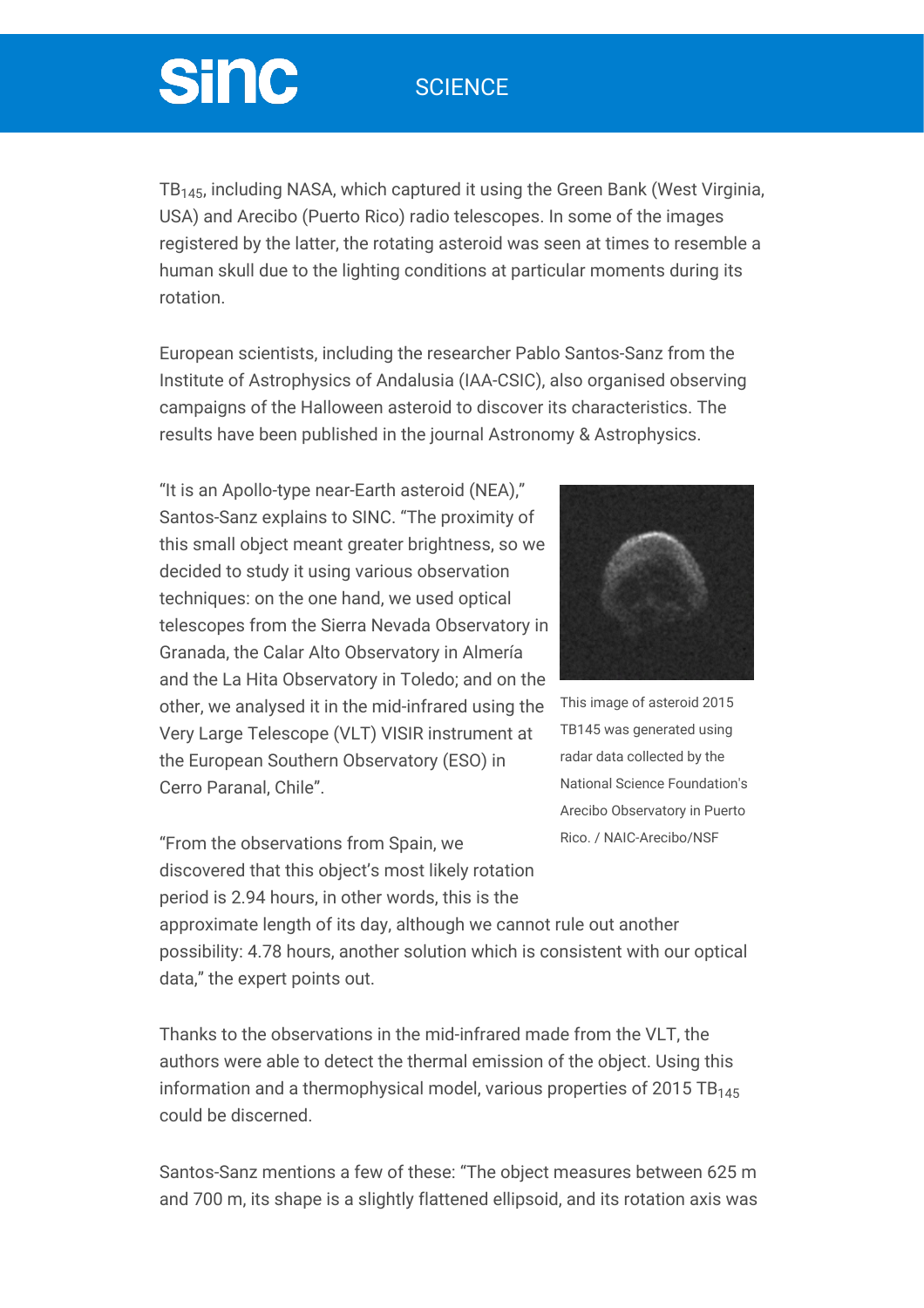### **SCIENCE**

# **Sinc**

roughly perpendicular to the Earth at the time of its closest proximity. Furthermore, its thermal inertia (the amount of heat which it retains and the speed at which it absorbs or transfers heat) is consistent with that of similar sized asteroids."

The reflectivity or albedo of the surface of this asteroid is around 5 or 6%, which means that it reflects approximately 5 to 6% of sunlight. "This means that it is very dark, only slightly more reflective than charcoal," the Spanish astrophysicist explains.

### **Next approach: November 2018**

Researchers are confident of obtaining more data on 2015 TB  $_{145}$  the next time it approaches our planet, which will happen in November 2018, although this time it will zip past much further away than the last, at a distance 105 times the average Lunar distance. "Although this approach shall not be so favourable, we will be able to obtain new data which could help improve our knowledge of this mass and other similar masses that come close to our planet," Santos-Sanz says.

"It is currently 3.7 astronomical units away from Earth, that is 3.7 times the average distance from the Earth to the Sun," he points out. "It has a magnitude of 26.5, which means it is only visible from Earth using very large telescopes or space telescopes."

Halloween asteroid could in fact be an extinct comet which lost its volatile compounds after orbiting the Sun numerous times

Thomas G. Müller, researcher from the Max-Planck-Institut für extraterrestrische Physik (Germany) and co-author of the study, adds: "The next slightly more exciting encounter will be around Halloween's day in the year 2088, when the object approaches Earth to a distance of about 20 lunar distances. The encounter on Halloween's day 2015 was the closest approach of an object of that size since 2006, and the next known similar event is the passage of 137108 (1999 AN10) on August 7, 2027. Later, 99942 Apophis will follow on April 13, 2029 with an Earth passage at approximately 0.1 lunar distances."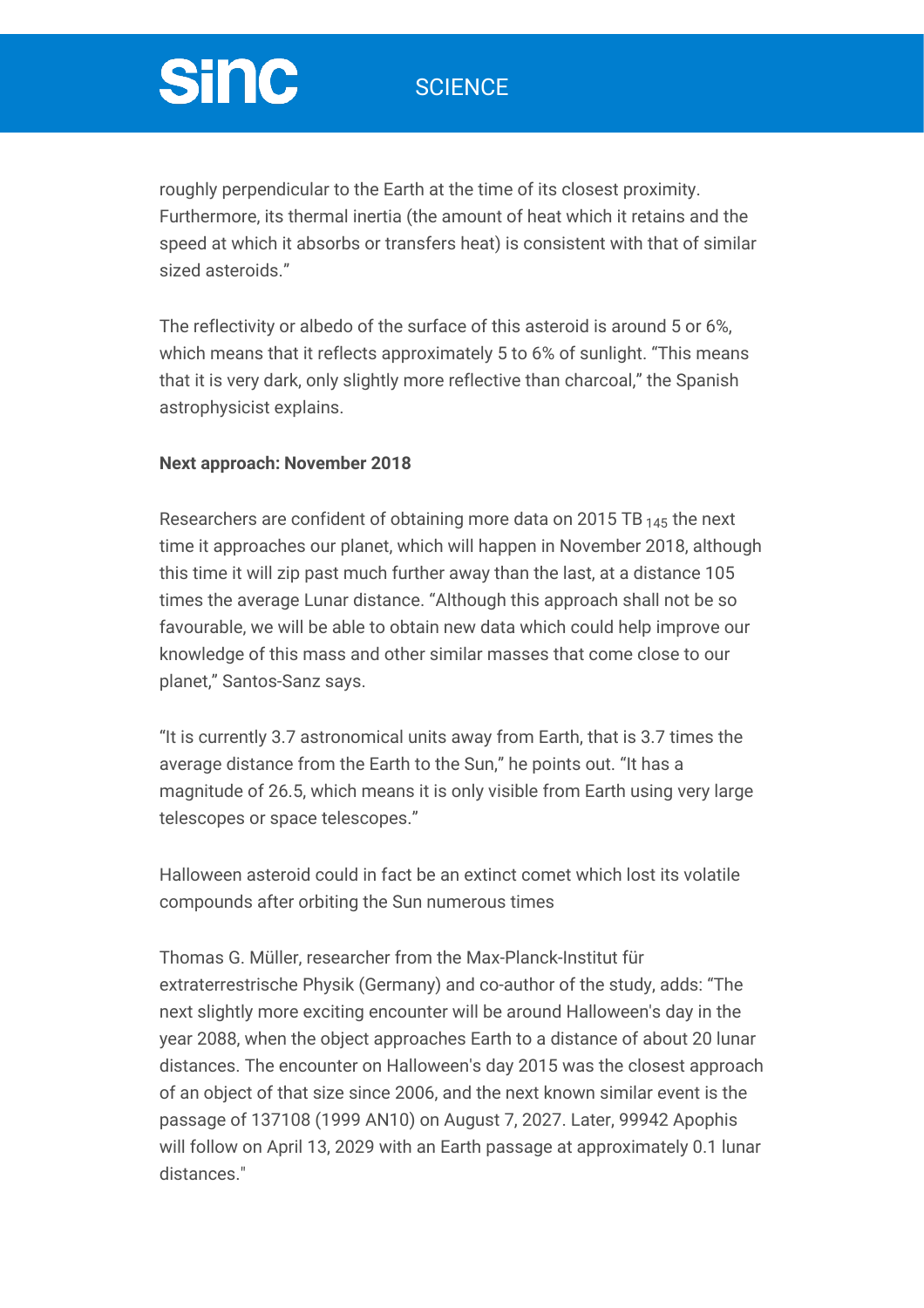### **SCIENCE**

# **Sinc**

This study has received funding from the 'Small Bodies: Near and Far' (SBNAF) European project. "We formed a team of expert astronomers from Poland, Hungary, Spain, and Germany –Müller explains–. The goal of the project is to characterise small objects at various distances from the Sun, including near-Earth asteroids like the Halloween asteroid. 2015 TB145 was one of our first targets where we combined different observations, modelling techniques, and concepts for the scientific interpretation. It is going to be interesting to compare our results with future findings and to apply our techniques to many more potentially hazardous objects."

Scientists think that the Halloween asteroid could in fact be an extinct comet which lost its volatile compounds after orbiting the Sun numerous times. In general, asteroids and comets are distinguished by their composition (the former being more rocky and metallic, while the latter have a higher proportion of ice and rock) and type of orbit around the Sun, but at times it is not easy to tell them apart. The boundaries between them are becoming increasingly diffuse. In any case, both were formed and witnessed the first stages of our solar system, which was born around 4,600 million years ago.



Orbit diagram of 2015 TB145 and current position. / JPL-NASA

#### **References:**

T. G. Müller, A. Marciniak, M. Butkiewicz-Bąk, R. Duffard, D. Oszkiewicz, H. U.